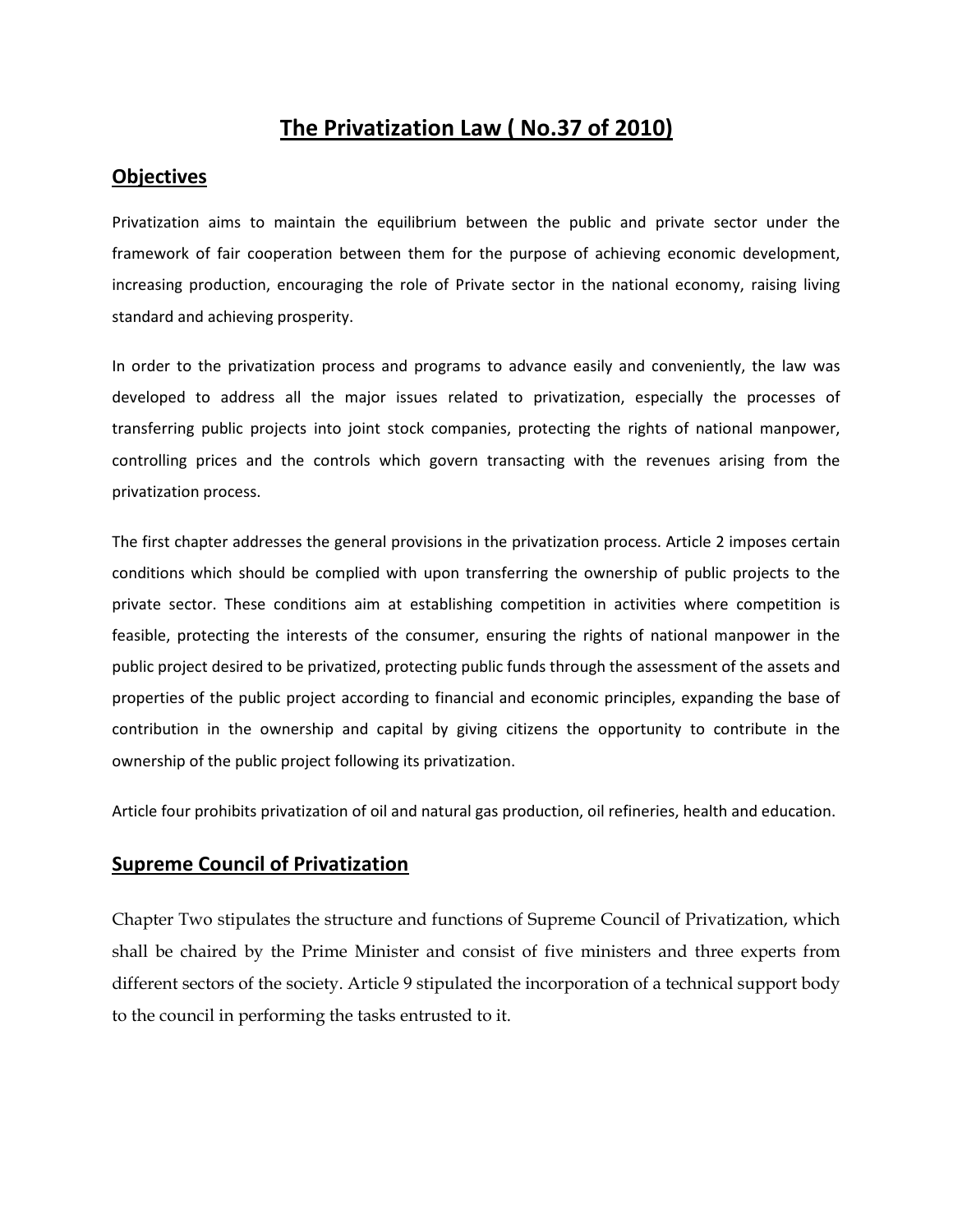## Privatization processes

Chapter three of the law has manifested the privatization processes. Articles 11, 12, 13, 14 and 15 laid down the controls, form, and percentages of contributions of the companies incorporated for the management of privatized utilities.

Article eleven provides that the evaluation of the net assets of public projects intended to be privatized shall be done by the internationally experiences independent companies, selected by the council through procedures through publicity and transparency. The evaluation shall be approved by the higher council, after presentation to the Audit Bureau. Then the Cabinet shall mandate a government body to incorporate a joint stock company according to the law.

Article thirteen has determined the allocation of the company shares in the following manner:

- Not less than thirty five percent (35%) of the shares shall be offered for sale in a public auction in which joint stock companies listed in the local stock exchange and the other companies approved by the council.
- Not more than twenty percent (20%) for the government bodies determined by the council.
- Not more than five percent (5%) to be subscribed equally by Kuwaiti employees transferred from the public project to the incorporated company.
- Not less than forty percent (40%) shall be allocated to the citizens for public subscription.
- The overall amount shall be transferred to the revenue of the Government and 50% shall be reserved for the next generation fund.

## Protection of the rights of Kuwaiti employees

Chapter Four reveals the provisions to guarantee the protection of the rights of Kuwaiti employees, who transferred from the public sector to the company. The benefits are as follows;

- His contract period shall not less than five years.
- The remuneration shall be equal to that of public sector.